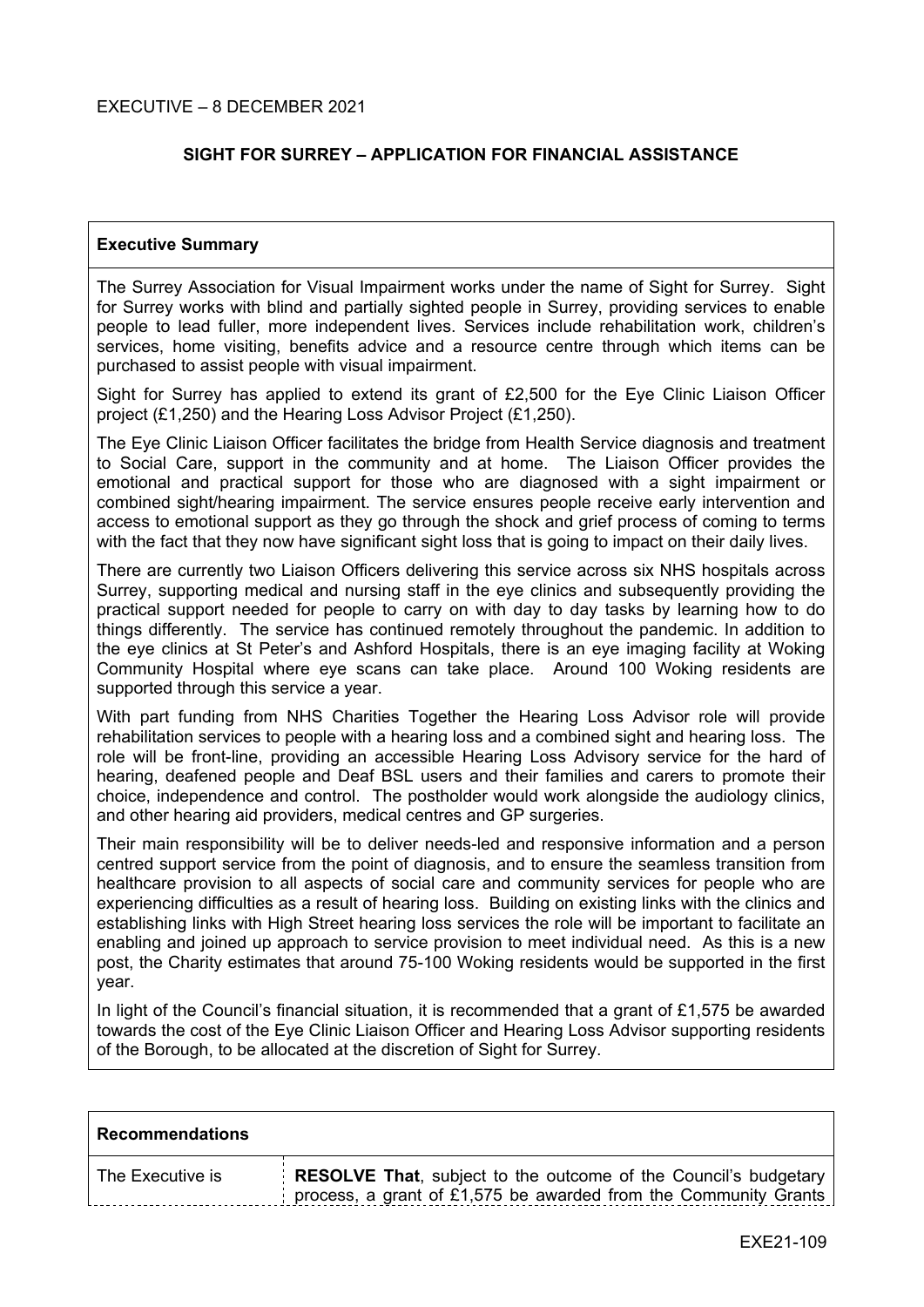| requested to:              | Budget towards the cost of the Eye Clinic Liaison Officer and Hearing<br>Loss Advisor supporting residents of the Borough, to be allocated at<br>the discretion of Sight for Surrey.                                                                                                                                                                                                                                                                                                                                                                                                                                                                  |  |
|----------------------------|-------------------------------------------------------------------------------------------------------------------------------------------------------------------------------------------------------------------------------------------------------------------------------------------------------------------------------------------------------------------------------------------------------------------------------------------------------------------------------------------------------------------------------------------------------------------------------------------------------------------------------------------------------|--|
| <b>Reason for Decision</b> | To enable residents in Woking who have a visual impairment to<br>benefit from the work of the Charity.                                                                                                                                                                                                                                                                                                                                                                                                                                                                                                                                                |  |
| Confirmation of funding    | This award is provisionally made on the expectation that the Council's<br>budgets for revenue and capital projects remain at the same level<br>allocated for the current financial year. The Council's overall budget,<br>including the sums allocated for community grants, will be determined<br>by Council at its meeting on 10 February 2022. In the event the grant<br>budgets are set at the anticipated levels, confirmation of the Council's<br>support will be sent to successful applicants. Groups should not plan<br>for the 2022/23 funding until this confirmation has been received.                                                   |  |
| Conditions                 | <b>Accounts.</b> The Organisation must submit accounts for the year in<br>which the grant is awarded, including an income and expenditure<br>account and balance sheet. Please note that accounts for other years<br>may also be required.                                                                                                                                                                                                                                                                                                                                                                                                            |  |
|                            | <b>Monitoring Information.</b> The Organisation must submit quarterly<br>monitoring information as a measure of its achievements. Failure to<br>provide details will jeopardise the award. E-mail requests will be sent<br>to the applicant on a quarterly basis.                                                                                                                                                                                                                                                                                                                                                                                     |  |
|                            | <b>Publicity.</b> Where possible, the Organisation is required to publicise<br>the support received from Woking Borough Council, including on<br>websites and literature / leaflets produced.                                                                                                                                                                                                                                                                                                                                                                                                                                                         |  |
|                            | <b>Payments.</b> Unless exceptional circumstances exist all invoices must<br>be received quarterly with monitoring information for the previous<br>quarter.                                                                                                                                                                                                                                                                                                                                                                                                                                                                                           |  |
|                            | <b>Payment Period.</b> Final quarter claims must be made by the second<br>week in April. Unclaimed awards will not be available at a later date<br>unless exceptional circumstances can be demonstrated to the Council<br>before the end of the award year.                                                                                                                                                                                                                                                                                                                                                                                           |  |
|                            | <b>Joint Working.</b> WBC expects the Organisation to engage positively<br>on health and wellbeing multi-agency joint work affecting Woking.<br>Groups which refuse may place their Council support at risk, e.g.<br>grant, concessionary rent and other assistance.                                                                                                                                                                                                                                                                                                                                                                                  |  |
|                            | Homelessness Reduction Act 2017. Following the introduction of<br>new legislation from April 2018, the Council expects the support of<br>partner agencies in identifying people at risk of homelessness as early<br>as possible to maximise the opportunities to prevent such. Partner<br>agencies / organisations are expected to be engaged in joint working<br>arrangements to assist in finding suitable housing and support<br>solutions, and where appropriate to undertake and respond to the new<br>'duty to refer'. Groups which do not support this new legislation and<br>way of working positively may put their Council support at risk. |  |
| Performance Indicators     | <b>Users.</b> The Organisation to provide a breakdown of the users.                                                                                                                                                                                                                                                                                                                                                                                                                                                                                                                                                                                   |  |
|                            | The Organisation to provide details of activities and<br><b>Activities.</b><br>events held.                                                                                                                                                                                                                                                                                                                                                                                                                                                                                                                                                           |  |
|                            | <b>Publicity.</b> The Organisation to advise how the Council's support has                                                                                                                                                                                                                                                                                                                                                                                                                                                                                                                                                                            |  |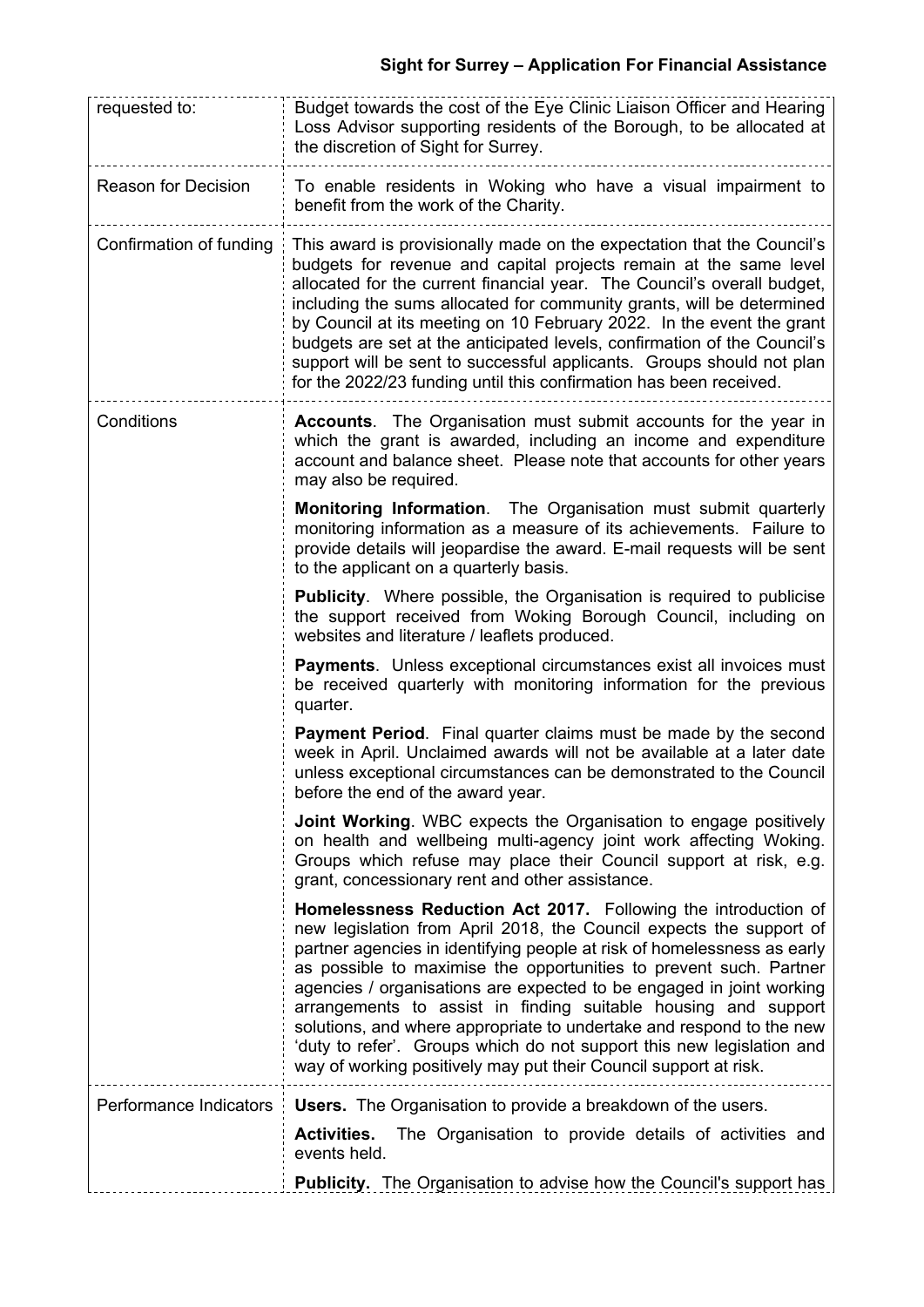|                       | been publicised.                                                                                                                                                                                                                                                                                                                                                                                                                                                                          |
|-----------------------|-------------------------------------------------------------------------------------------------------------------------------------------------------------------------------------------------------------------------------------------------------------------------------------------------------------------------------------------------------------------------------------------------------------------------------------------------------------------------------------------|
|                       | <b>Statement of Use.</b> The Organisation to provide a statement stating<br>the use to which the grant money has been put.                                                                                                                                                                                                                                                                                                                                                                |
| <b>Future Support</b> | The financial pressure on the Council's budgets is expected to<br>continue in the coming years and accordingly the overall level of<br>support available in future years may be reduced. The applicant is<br>therefore to be advised that the award of funding for 2022/23 does not<br>imply that a similar application in 2023/24 would be supported. In<br>particular, it is emphasised that the Council is unlikely to be in a<br>position to award any sums above the 2022/23 levels. |
|                       | In view of this, the applicant is to be advised to ensure that<br>contingency plans for the Group's operations for 2023/24 have been<br>drawn up in the event that the Council is unable to continue its support<br>beyond April 2023. All applicants are strongly recommended to<br>pursue alternative sources of funding and are encouraged to approach<br>Woking Borough Council's Community Support Team for advice and<br>support.                                                   |

## **The Executive has authority to determine the above recommendations.**

## **Background Papers:**

2022/23 Application Form.

### **Reporting Person:**

Julie Fisher, Chief Executive Extn: 3301, Email: julie.fisher@woking.gov.uk

### **Contact Person:**

Frank Jeffrey, Head of Democratic Services Extn: 3012, Email: frank.jeffrey@woking.gov.uk

Doug Davern, Democratic Services Officer Extn: 3018, Email: doug.davern@woking.gov.uk

### **Portfolio Holder:**

Cllr Simon Ashall Email: cllrsimon.ashall@woking.gov.uk

### **Shadow Portfolio Holder:**

Cllr Will Forster Email: cllrwill.forster@woking.gov.uk

## **Date Published:**

30 November 2021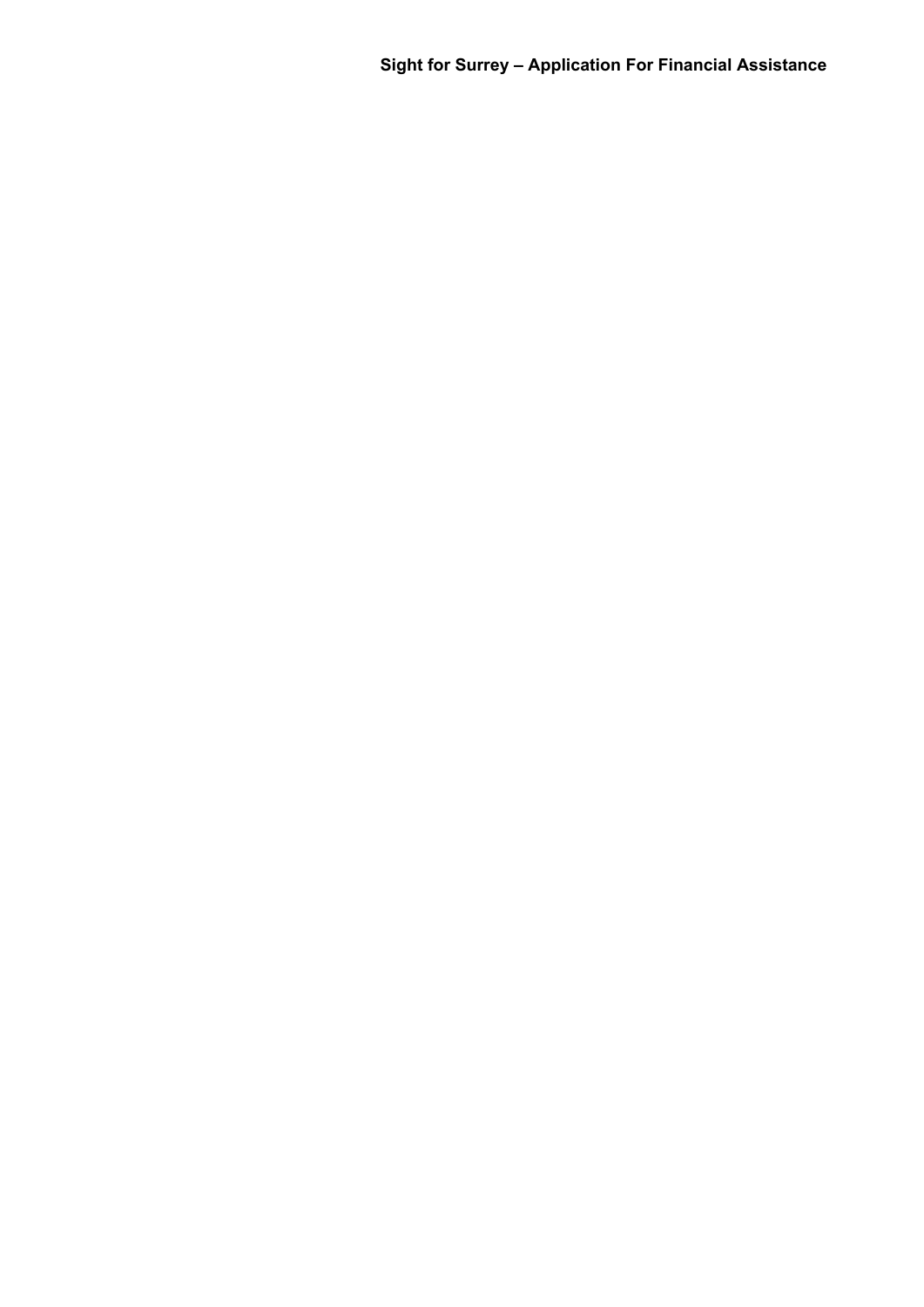| 1.0 Summary of Application |                                                                                                                                                                                                                                                                                                                                                                                                     |  |
|----------------------------|-----------------------------------------------------------------------------------------------------------------------------------------------------------------------------------------------------------------------------------------------------------------------------------------------------------------------------------------------------------------------------------------------------|--|
| 1.1 Status and Aims        | Sight for Surrey was formed in 1922 and offers a lifetime of support to<br>people who are blind or partially sighted, deaf, deafblind or hard of<br>hearing. Its mission is to support people to overcome their day to day<br>challenges, achieve their potential and lead an independent life.                                                                                                     |  |
|                            | It is the largest charitable organisation in Surrey working with adults,<br>young people and children who have such a disability. Every year it is<br>contracted to help more than 7,500 registered adults and children,<br>providing them with assessment, rehabilitation and life skills to enable<br>them to live full and independent lives. 80% of the service users are<br>over 65 years old. |  |
|                            | Sight for Surrey offers a holistic, person-centred approach, focused on<br>meeting the needs of each adult/young person/child and providing<br>support for their families. Its day to day services include:                                                                                                                                                                                         |  |
|                            | Managing Surrey's vision impairment register                                                                                                                                                                                                                                                                                                                                                        |  |
|                            | Providing vision impairment (VI) and hearing loss (HL) specialist<br>assessment, re-ablement and rehabilitation services.                                                                                                                                                                                                                                                                           |  |
|                            | Delivering mobility training, independent living skills and inclusion<br>activities for children and young people.                                                                                                                                                                                                                                                                                  |  |
|                            | Providing a presence at hospital eye clinics to help newly-<br>diagnosed patients.                                                                                                                                                                                                                                                                                                                  |  |
|                            | Providing an expert low vision and hearing centre with qualified<br>staff to help.                                                                                                                                                                                                                                                                                                                  |  |
|                            | Providing volunteers to support our clients such as drivers, IT<br>helpers, befrienders.                                                                                                                                                                                                                                                                                                            |  |
|                            | Providing access technology advice and support.                                                                                                                                                                                                                                                                                                                                                     |  |
|                            | Provide an outreach programme, information and signposting<br>service through its helpdesk. In the community it strives to improve<br>and create opportunities, improve awareness, uncover un-met<br>need, make access to services as easy as possible and offer early<br>assistance.                                                                                                               |  |
| 1.2 Employees              | 109, divided into the following departments: Adult Services, Children's<br>Service, Fundraising, Finance and Administration.                                                                                                                                                                                                                                                                        |  |
| 1.3 Volunteers             | 142.                                                                                                                                                                                                                                                                                                                                                                                                |  |
|                            | Sight for Surrey's volunteers help to increase the awareness and<br>understanding of the organisation, and add value to the services<br>provided. There are a range of volunteer opportunities with varying<br>amounts of time and input required, for example drivers, home visitors,<br>virtual befrienders, IT support, sighted guides, fundraisers and admin<br>support.                        |  |
|                            | Many of the volunteers have a vision impairment themselves and<br>nearly half have been with the Group for over 10 years. All volunteers<br>are DBS checked, receive training and visit the Group's Low Vision<br>Resources Centre. Volunteers are offered out of pocket expenses, an<br>update on volunteer's news and local support meetings twice a year.                                        |  |
|                            | Most recently there has been a significant increase in need of its                                                                                                                                                                                                                                                                                                                                  |  |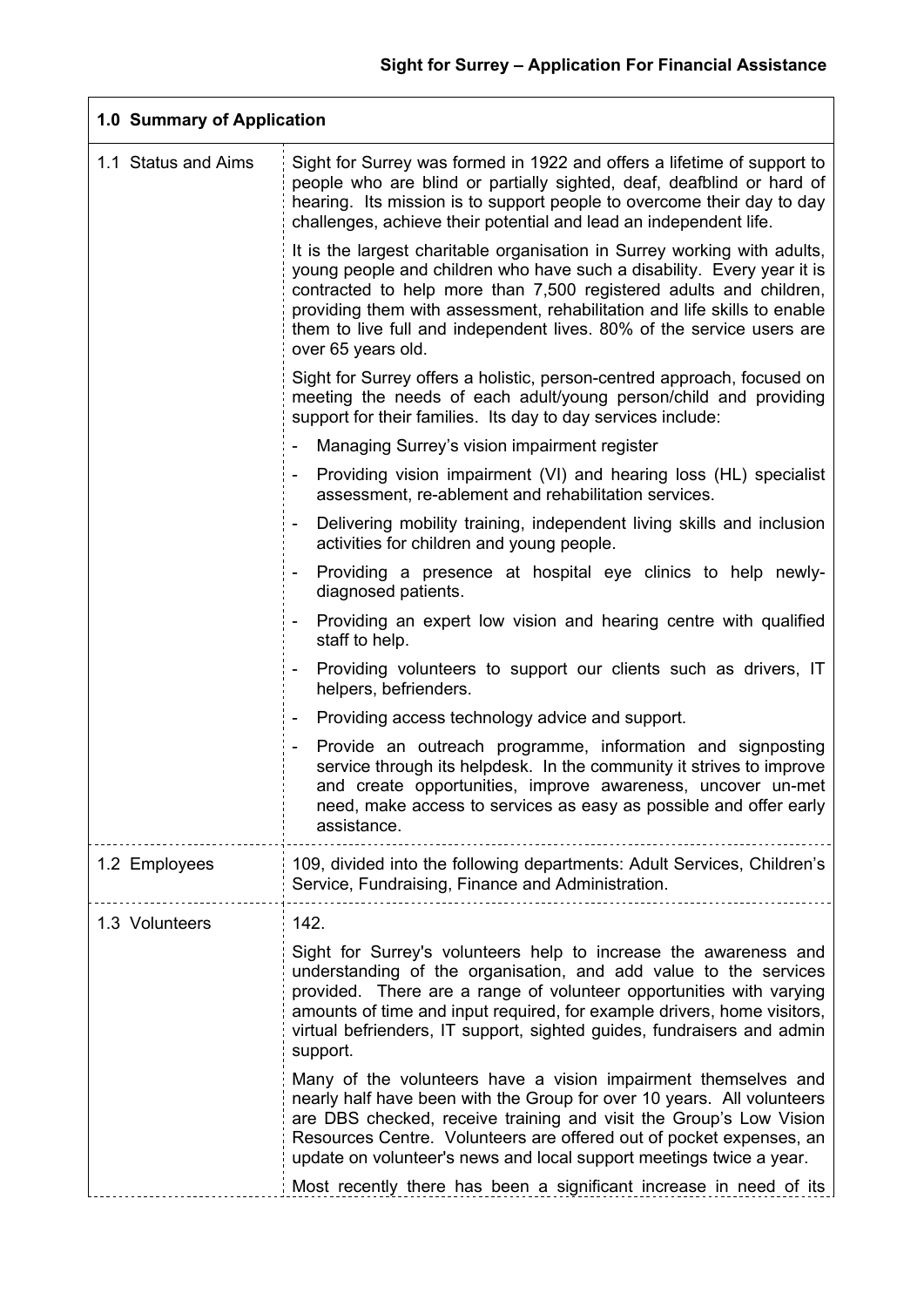|                   | befriending service as a result of the pandemic.                                                                                                                                                                                                                                                                                                                                                                                                                                                                                                                                                                                                                                                                                                                                                                                                                                                                                                                                                                                                                                                                                                                                                                        |  |
|-------------------|-------------------------------------------------------------------------------------------------------------------------------------------------------------------------------------------------------------------------------------------------------------------------------------------------------------------------------------------------------------------------------------------------------------------------------------------------------------------------------------------------------------------------------------------------------------------------------------------------------------------------------------------------------------------------------------------------------------------------------------------------------------------------------------------------------------------------------------------------------------------------------------------------------------------------------------------------------------------------------------------------------------------------------------------------------------------------------------------------------------------------------------------------------------------------------------------------------------------------|--|
| 1.4 Clients/Users | 7,153, comprising:<br>2,699 male<br>4,370 female<br>7,153 disabled<br>369 ethnic minority<br>583 resident in Woking<br>2 aged 0-5<br>12 aged 6-10<br>12 aged 11-18<br>145 aged 19-65<br>412 aged 65+<br>Users have access to the following services:<br>• Purchasing of sight and hearing equipment aids from the Resource<br>Centre<br>• Paying for Communicator Guide Services (for those with a<br>combined sight / hearing loss)<br>Paying for an Interpreter (mainly hearing impairment) to help out at<br>meetings, appointments and social activities.<br>Users receive a bi-annual Charity newsletter containing sight and<br>hearing impaired news. They are mailed at other times in the year<br>with information on events, fundraising news and volunteering                                                                                                                                                                                                                                                                                                                                                                                                                                                |  |
| 1.5 Members       | opportunities.<br>N/A                                                                                                                                                                                                                                                                                                                                                                                                                                                                                                                                                                                                                                                                                                                                                                                                                                                                                                                                                                                                                                                                                                                                                                                                   |  |
| 1.6 Sum Requested | £2,500 (Revenue)                                                                                                                                                                                                                                                                                                                                                                                                                                                                                                                                                                                                                                                                                                                                                                                                                                                                                                                                                                                                                                                                                                                                                                                                        |  |
| 1.7 Project       | Sight for Surrey has applied for funding for two strands of its work, and<br>if successful with funding, to allocate £1,250 to each area.<br><b>Eye Clinic Liaison Officer (ECLO)</b><br>ECLOs provide the bridge from Health Service diagnosis and<br>treatment to Social Care and support in the community and at home,<br>along with the emotional and practical support for those who are<br>diagnosed with a sight impairment or combined sight/hearing<br>impairment. The service ensures people receive early intervention<br>and access to emotional support as they go through the shock and<br>grief process of coming to terms with the fact that they now have<br>significant sight loss that is going to impact on their daily lives.<br>There are currently two ECLOs delivering this service across six NHS<br>hospitals across Surrey, supporting medical and nursing staff in the<br>eye clinics and subsequently providing the practical support needed<br>for people to carry on with day to day tasks by learning how to do<br>things differently.<br>The ECLO service has continued remotely throughout the pandemic.<br>In addition to the eye clinics at St Peter's and Ashford Hospitals, there |  |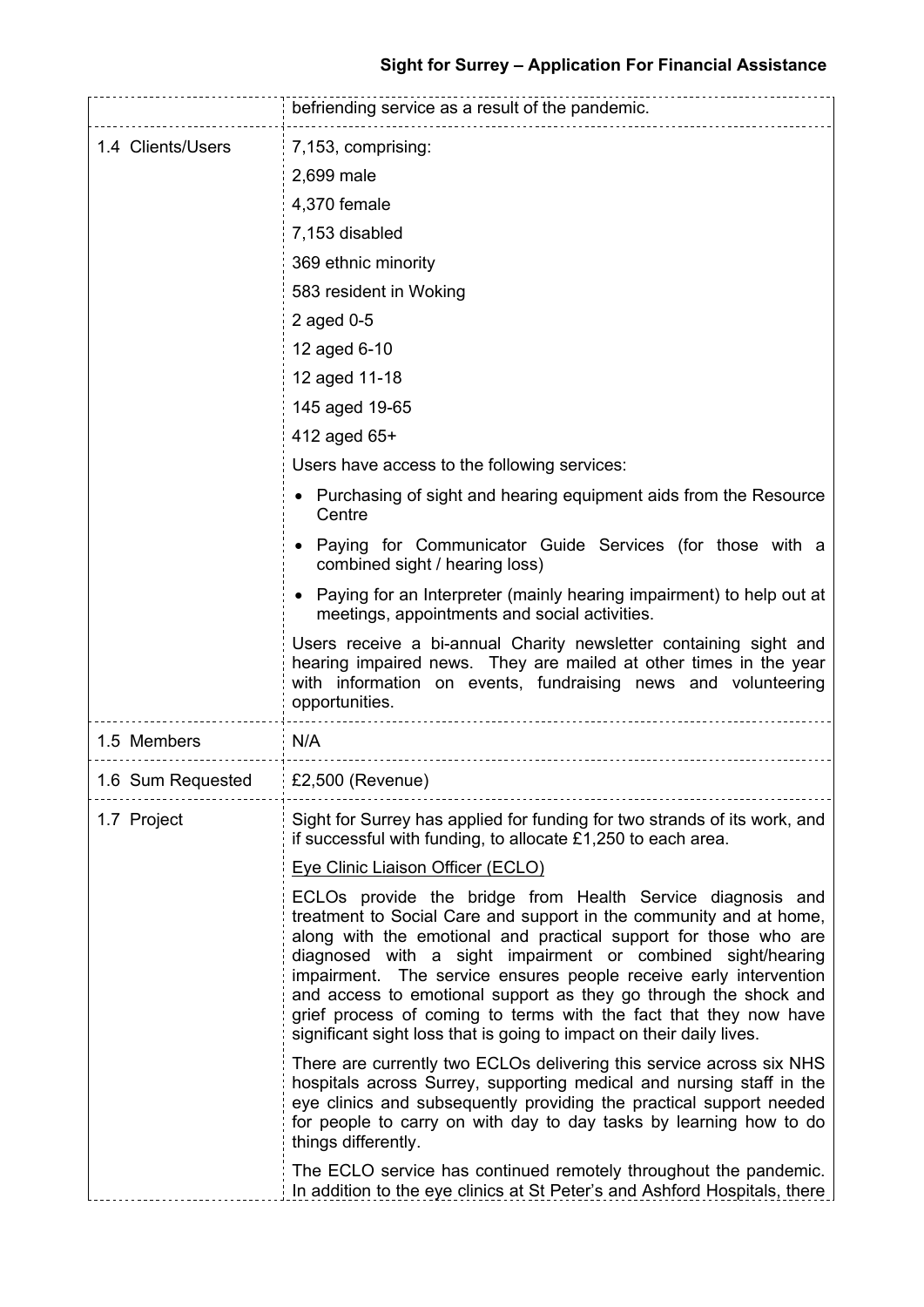|                     | is an eye imaging facility at Woking Community Hospital where eye<br>scans can take place.                                                                                                                                                                                                                                                                                                                                                                                                                                                                                                                                                                                                                                                                                                                                    |
|---------------------|-------------------------------------------------------------------------------------------------------------------------------------------------------------------------------------------------------------------------------------------------------------------------------------------------------------------------------------------------------------------------------------------------------------------------------------------------------------------------------------------------------------------------------------------------------------------------------------------------------------------------------------------------------------------------------------------------------------------------------------------------------------------------------------------------------------------------------|
|                     | The ELCO is an important link to ensuring that the Consultant<br>Ophthalmologist completes a Certificate of Vision Impairment (CVI).<br>This is an important legal document that entitles the person to then be<br>registered by the Local Authority as Sight Impaired (SI) or Severely<br>Sight Impaired (SSI) with access to the appropriate benefits etc.                                                                                                                                                                                                                                                                                                                                                                                                                                                                  |
|                     | Where appropriate, the ECLO can make referrals to Sight for Surrey's<br>Specialist Sensory Workers / Rehabilitation Workers / Habilitation<br>Specialists (for children and young people). These professionals are<br>trained to assess needs, prescribe equipment and train people who<br>have significant vision impairment to learn different strategies to<br>undertake daily tasks without vision. For those people whose vision<br>has reduced but not completely gone, these professionals will assess<br>where the person's best area of vision is located and teach that<br>person how to maximise any remaining functional vision with the use<br>of light, colour, tone and contrast, eccentric viewing techniques and<br>magnification. Around 100 Woking residents are supported through<br>this service a year. |
|                     | Hearing Loss Advisor (HLA)                                                                                                                                                                                                                                                                                                                                                                                                                                                                                                                                                                                                                                                                                                                                                                                                    |
|                     | With part funding from NHS Charities Together, the Charity is in the<br>process of recruiting a new member of staff to undertake this role. It is<br>contracted to provide rehabilitation services to people with a hearing<br>loss and combined sight and hearing loss. One of the most important<br>elements is to eliminate the gap between medical diagnosis and the<br>provision of social care.                                                                                                                                                                                                                                                                                                                                                                                                                         |
|                     | The role will be front-line, providing an accessible Hearing Loss<br>Advisory service for the hard of hearing, deafened people and Deaf<br>BSL users and their families/carers to promote their choice,<br>independence and control. The Charity has a number of HLAs in post<br>and will be as a key point of contact for hearing impaired people in the<br>16 hospital audiology clinics in Surrey, and services provided by<br>Specsavers. The postholders work alongside these audiology clinics,<br>and other hearing aid providers, medical centres and GP surgeries.                                                                                                                                                                                                                                                   |
|                     | Their main responsibility will be to deliver needs-led and responsive<br>information and a person centred support service from the point of<br>diagnosis, and to ensure the seamless transition from healthcare<br>provision to all aspects of social care and community services for<br>people who are experiencing difficulties as a result of hearing loss.<br>Building on existing links with the clinics and establishing links with<br>High Street hearing loss services the role will be important to facilitate<br>an enabling and joined up approach to service provision to meet<br>individual need. As this is a new post, the Charity estimates that<br>around 75-100 Woking residents would be supported in the first year.                                                                                      |
| 1.8 Cost breakdown: | The ECLO service budget for 2022/23 is broken down as follows:                                                                                                                                                                                                                                                                                                                                                                                                                                                                                                                                                                                                                                                                                                                                                                |
|                     | Salaries - £58,561                                                                                                                                                                                                                                                                                                                                                                                                                                                                                                                                                                                                                                                                                                                                                                                                            |
|                     | Staff Travel - £4,400                                                                                                                                                                                                                                                                                                                                                                                                                                                                                                                                                                                                                                                                                                                                                                                                         |
|                     | Volunteer Expenses - £500                                                                                                                                                                                                                                                                                                                                                                                                                                                                                                                                                                                                                                                                                                                                                                                                     |
|                     | Mobile Phones - £264                                                                                                                                                                                                                                                                                                                                                                                                                                                                                                                                                                                                                                                                                                                                                                                                          |
|                     |                                                                                                                                                                                                                                                                                                                                                                                                                                                                                                                                                                                                                                                                                                                                                                                                                               |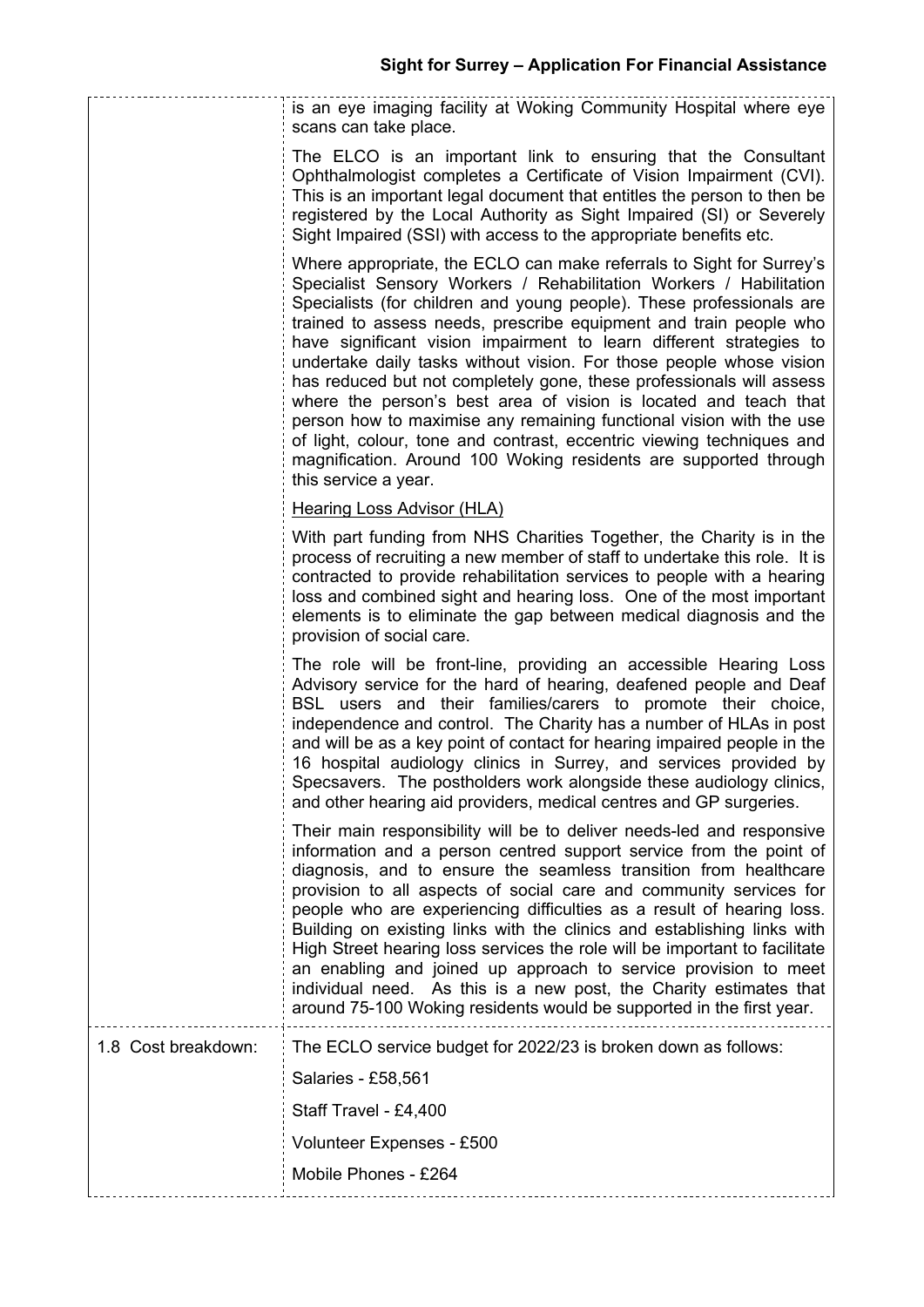|                       | Marketing and Sundries - £1,000                                                                                                                                                                                                                                                                                                                                                                                                                                                                                                                                                                                                                                                                                                                                       |
|-----------------------|-----------------------------------------------------------------------------------------------------------------------------------------------------------------------------------------------------------------------------------------------------------------------------------------------------------------------------------------------------------------------------------------------------------------------------------------------------------------------------------------------------------------------------------------------------------------------------------------------------------------------------------------------------------------------------------------------------------------------------------------------------------------------|
|                       | Total project cost is £64,725                                                                                                                                                                                                                                                                                                                                                                                                                                                                                                                                                                                                                                                                                                                                         |
|                       | The Hearing Loss Advisor - audiology clinics - budget for 2022/23 is<br>broken down as follows:                                                                                                                                                                                                                                                                                                                                                                                                                                                                                                                                                                                                                                                                       |
|                       | Salaries - £25,000                                                                                                                                                                                                                                                                                                                                                                                                                                                                                                                                                                                                                                                                                                                                                    |
|                       | Staff Travel - £2,000                                                                                                                                                                                                                                                                                                                                                                                                                                                                                                                                                                                                                                                                                                                                                 |
|                       | Volunteer Expenses - £500                                                                                                                                                                                                                                                                                                                                                                                                                                                                                                                                                                                                                                                                                                                                             |
|                       | Mobile Phones - £160                                                                                                                                                                                                                                                                                                                                                                                                                                                                                                                                                                                                                                                                                                                                                  |
|                       | Marketing and Sundries - £1,000                                                                                                                                                                                                                                                                                                                                                                                                                                                                                                                                                                                                                                                                                                                                       |
|                       | Total project cost is £28,660                                                                                                                                                                                                                                                                                                                                                                                                                                                                                                                                                                                                                                                                                                                                         |
|                       | The Charity is seeking a donation of £2,500 from Woking Borough<br>Council Annual Grant Fund to help support both services for the<br>coming year.                                                                                                                                                                                                                                                                                                                                                                                                                                                                                                                                                                                                                    |
| 1.9 Community Benefit | Sight for Surrey anticipates that between 150 and 200 people will<br>benefit from the ECLO and HLA services as it is not only supporting<br>those who are diagnosed with a sight/hearing loss, but also indirectly<br>their friends and family and carers. With early intervention and<br>support it aims to ensure they carry on living independently with<br>appropriate equipment and aids in the home, and ultimately give them<br>confidence to carry on to the best of their ability as before, which may<br>include activities in the community. This includes communication,<br>particularly for the hearing impaired clients, which will be so important,<br>not just for them but with their friends and family.                                            |
|                       | The benefits to users are:                                                                                                                                                                                                                                                                                                                                                                                                                                                                                                                                                                                                                                                                                                                                            |
|                       | - to increase education and skills                                                                                                                                                                                                                                                                                                                                                                                                                                                                                                                                                                                                                                                                                                                                    |
|                       | - to improve health (physical/mental/emotional/wellbeing)                                                                                                                                                                                                                                                                                                                                                                                                                                                                                                                                                                                                                                                                                                             |
|                       | - to help tackle disadvantage and exclusion and reduce isolation                                                                                                                                                                                                                                                                                                                                                                                                                                                                                                                                                                                                                                                                                                      |
|                       | - to offer support networks and access to relevant services                                                                                                                                                                                                                                                                                                                                                                                                                                                                                                                                                                                                                                                                                                           |
|                       | - to offer advice and/or signposting at each stage                                                                                                                                                                                                                                                                                                                                                                                                                                                                                                                                                                                                                                                                                                                    |
| 1.10 Covid-19 Impact  | Covid-19 has been a challenge for Sight for Surrey to continue to<br>deliver its services to the sensory impaired community.<br>As an<br>organisation, staff have been able to work remotely, which has<br>enabled clients' services to be adapted and grant and appeal<br>fundraising to continue. It has been able to continue with a remote<br>helpdesk to carry on providing invaluable advice to clients. Staff are<br>now seeing more clients face to face and are following guidelines to<br>ensure both parties are safe. Staff in general are working a mixture of<br>home and office throughout the week. The Group is looking forward<br>to its new outreach work and getting back to being a lot more visible in<br>the community at meetings and events. |
|                       | The people supported have been more isolated and more worried<br>about their condition as a result of the pandemic. They have relied<br>upon support networks, many of which were unable to continue. It is<br>fortunate that it has been able to continue helping them or directing<br>them to others that can help. Feedback has been received that the                                                                                                                                                                                                                                                                                                                                                                                                             |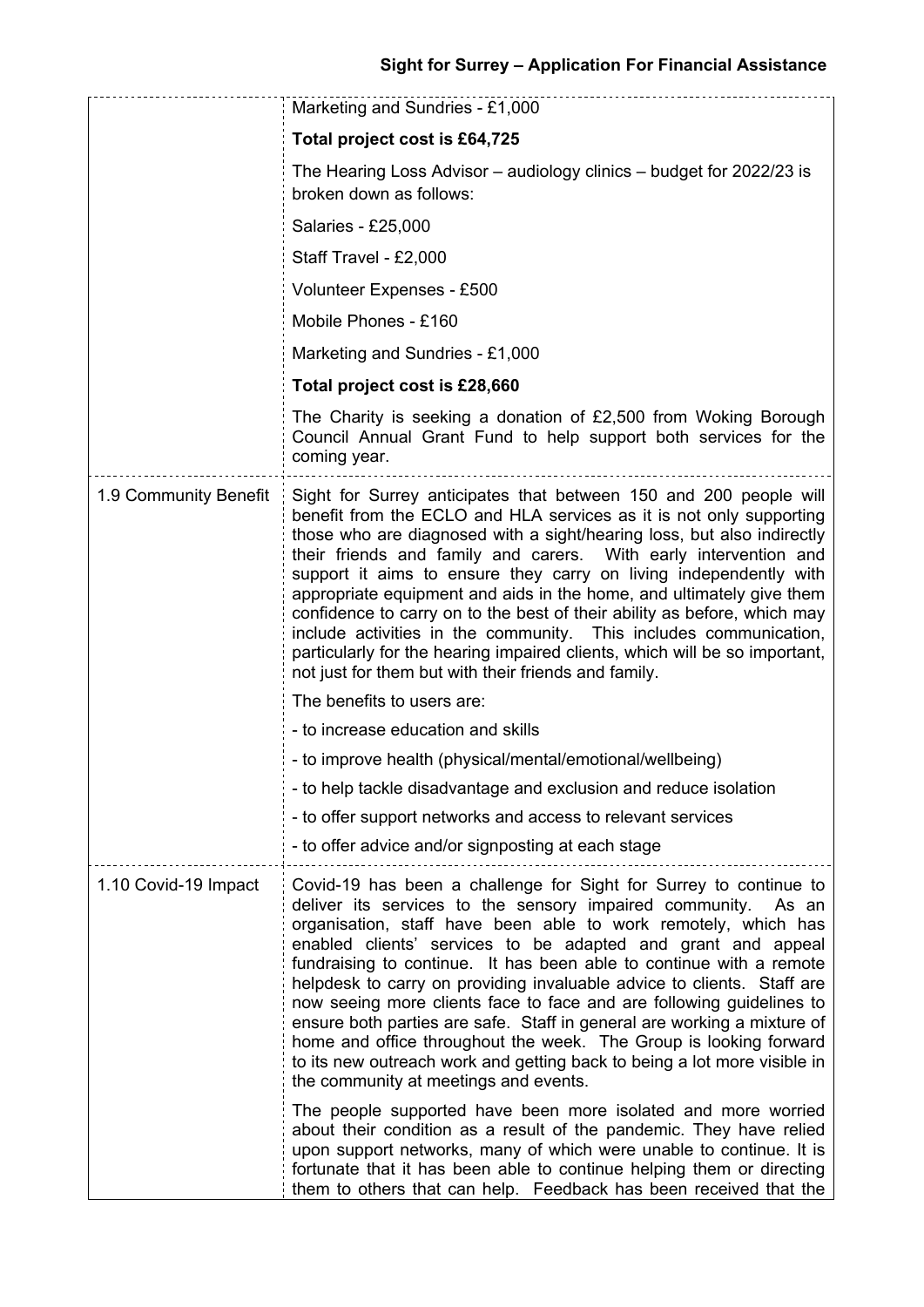| services provided with the challenges faced have made such a huge<br>difference to their lives. Many users are keen to come into our<br>Resource Centre for equipment and getting on with rehabilitation with<br>specialist staff. The virtual befriender scheme has also been very |
|-------------------------------------------------------------------------------------------------------------------------------------------------------------------------------------------------------------------------------------------------------------------------------------|
| popular and is continuing.                                                                                                                                                                                                                                                          |
|                                                                                                                                                                                                                                                                                     |

|                                         | 2.0 Financial Background                                                                                                                                                                                                                                                                                                                 |  |
|-----------------------------------------|------------------------------------------------------------------------------------------------------------------------------------------------------------------------------------------------------------------------------------------------------------------------------------------------------------------------------------------|--|
| 2.1 Budget                              | At the time of the application, the Group held £990,300 in the bank.<br>The charity has a policy of holding a calculated operational<br>contingency, which is £585,000 for this financial year, in cash. The<br>vast majority is classed as restricted as per its Reserves Policy leaving<br>£25,943 as unrestricted reserves.           |  |
|                                         | The Group has submitted a budget for 2022/23 which shows an<br>anticipated income of £2,677,500 against an anticipated expenditure<br>of £2,662,200, resulting in an anticipated surplus of £15,300.                                                                                                                                     |  |
| 2.2 Accounts                            | Sight for Surrey has submitted draft accounts for 2020/21 which show<br>an income of £2,664,924 (£2,453,360 in 2019/20) against expenditure<br>of £2,342,018 (£2,472,592 in 2019/20), resulting in a surplus of<br>£322,906 (a deficit of £19,232 in 2019/20). The sum of £25,943 was<br>carried forward at the end of the 2020/21 year. |  |
| 2.3 Support over the<br>past five years | 2021/22 – £2,500 (WBC £1,750, SCC Members Allocations £750)<br>$2020/21 - £3,300$<br>$2019/20 - £2,460$                                                                                                                                                                                                                                  |  |

| 3.0 Assessment of Application |                                                                                                                                                                                                                                                                                             |           |
|-------------------------------|---------------------------------------------------------------------------------------------------------------------------------------------------------------------------------------------------------------------------------------------------------------------------------------------|-----------|
| 3.1 Key Information           | Constitution<br>$\circ$                                                                                                                                                                                                                                                                     | Yes       |
|                               | <b>Registered Charity</b><br>O                                                                                                                                                                                                                                                              | Yes       |
|                               | <b>VAT Registered</b><br>O                                                                                                                                                                                                                                                                  | Yes       |
|                               | <b>Equal Opportunities Policy</b><br>O                                                                                                                                                                                                                                                      | Yes       |
|                               | Safeguarding Policy<br>O                                                                                                                                                                                                                                                                    | Yes       |
|                               | <b>Reserves Policy</b><br>O                                                                                                                                                                                                                                                                 | Yes       |
|                               | <b>Quality Mark</b><br>O                                                                                                                                                                                                                                                                    | <b>No</b> |
|                               | Other funding sources pursued<br>O                                                                                                                                                                                                                                                          | Yes       |
|                               | Other support by the Council<br>$\circ$                                                                                                                                                                                                                                                     | No        |
|                               | Fundraising<br>O                                                                                                                                                                                                                                                                            | Yes       |
|                               | Two quotes<br>Ω                                                                                                                                                                                                                                                                             | N/A       |
|                               | Regular monitoring provided previously<br>$\circ$                                                                                                                                                                                                                                           | Yes       |
| 3.2 Assessment                | In view of the Council's financial situation, it is recommended that a<br>grant be awarded at a level of 10% less than that awarded last year,<br>equating to £1,575 for 2022/23 towards the cost of the Eye Clinic<br>Liaison Officer and Hearing Loss Advisor supporting residents of the |           |